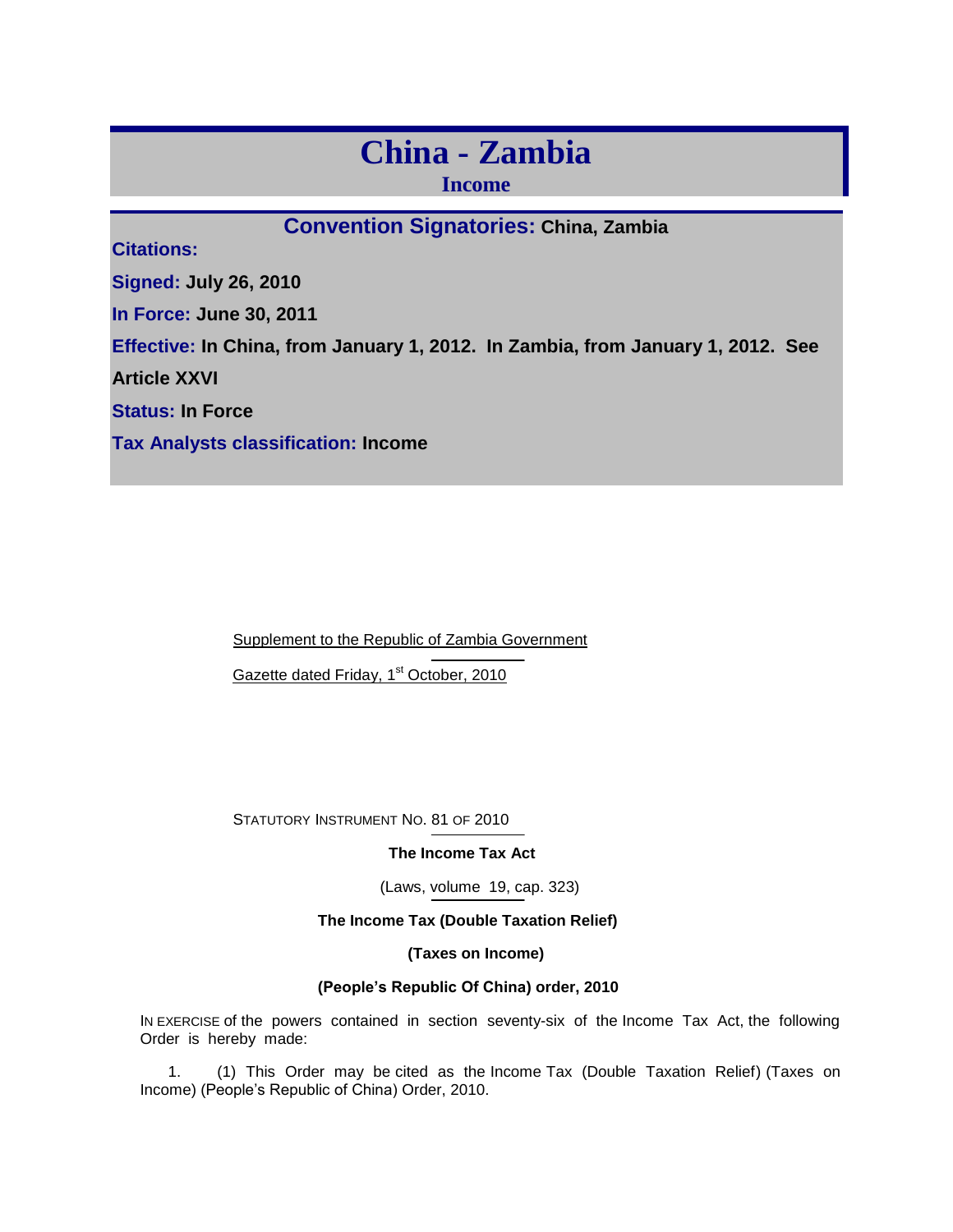(2) This Order shall be deemed to have come into effect on  $26<sup>th</sup>$  July, 2010.

 (3) It is hereby declared that the Agreement, the text of which is set out in the Schedule to this Order, being an Agreement relating to relief from double taxation on income made between the Government of the Republic of Zambia and the Government of the People's Republic of China shall have effect in Zambia in accordance with section seventyfour of the Act.

# **SCHEDULE**

## (*Paragraph 2*)

## AGREEMENT BETWEEN THE GOVERNMENT OF THE REPUBLIC OF ZAMBIA AND THE GOVERNMENT OF THE PEOPLE'S REPUBLIC OF CHINA FOR THE AVOIDANCE OF DOUBLE TAXATION AND THE PREVENTION OF FISCAL EVASION WITH RESPECT TO TAXES ON INCOME

#### PREAMBLE

The Government of the Republic of Zambia and the Government of the People's Republic of China.

Desiring to conclude an Agreement for the Avoidance of Double Taxation and the Prevention of Fiscal Evasion with respect to Taxes on income (hereinafter referred to as "the Agreement")

## ARTICLE 1

#### **PERSONS COVERED**

This Agreement shall apply to persons who are residents of one or both of the Contracting States.

## ARTICLE 2

## TAXES COVERED

 1. This Agreement shall apply to taxes on income imposed on behalf of a Contracting State or of its local authorities, irrespective of the manner in which they are levied.

 2. There shall be regarded as taxes on income all taxes imposed on total income, on total capital, or on elements of income, including taxes on gains from the alienation of movable or immovable property, taxes on the total amount of wages or salaries paid by enterprises, as well as taxes on capital appreciation.

3. The existing taxes to which the Agreement shall apply are in particular;

*(a)* in Zambia:

(i) the Income Tax (hereinafter referred to as "Zambian tax")

- *(b)* in China:
	- (i) the individual income tax
	- (ii) the enterprise income tax; (hereinafter referred to as "Chinese tax").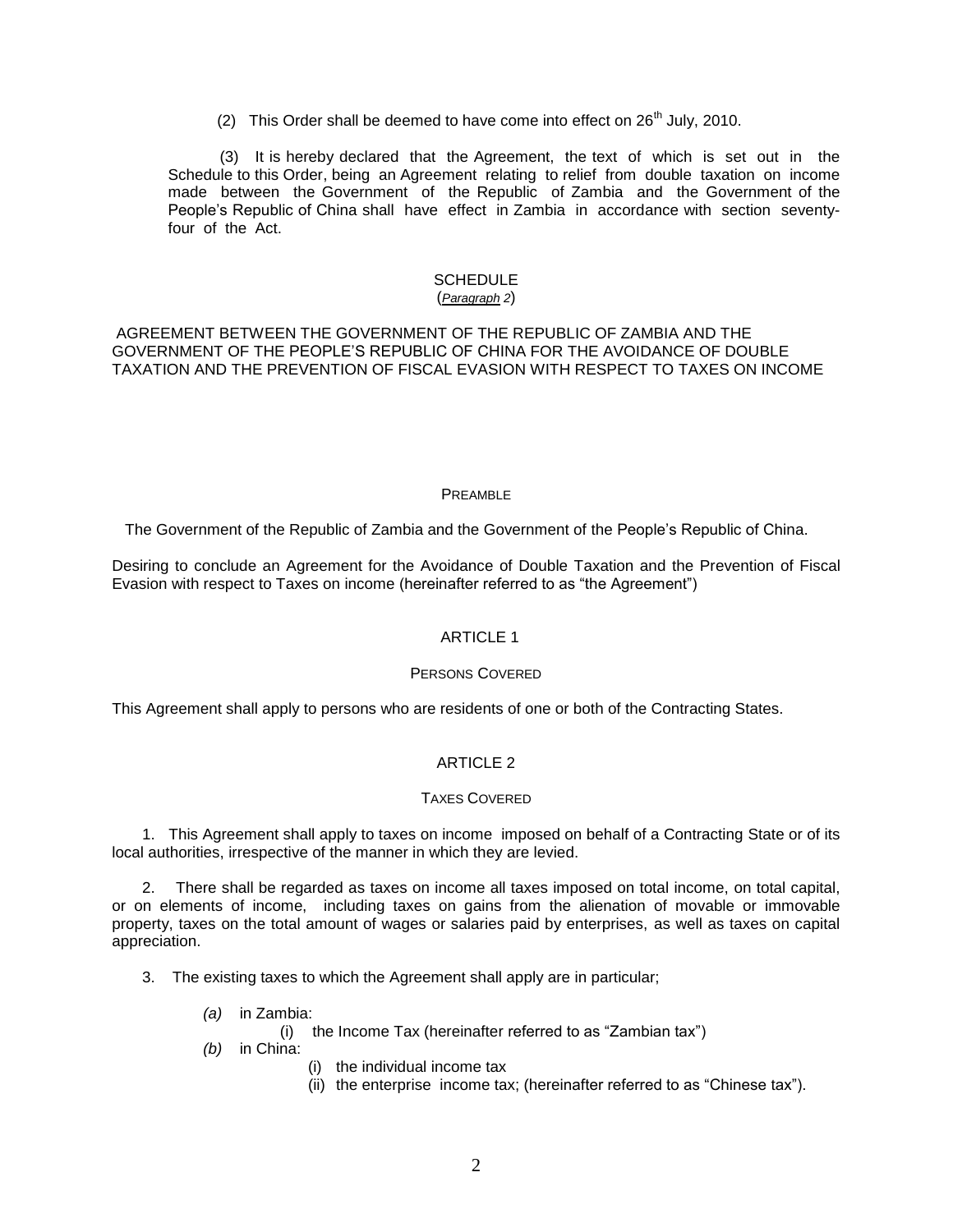4. The Agreement shall apply also to any identical or substantially similar taxes that are imposed after the date of signature of the Agreement to, or in place of, the existing taxes. The competent authorities of the Contracting States shall notify each other of any significant changes which been made in their taxation laws.

## ARTICLE 3

#### GENERAL DEFINITIONS

1. For the purposes of this Agreement, unless the context otherwise requires:

- (*a)* the term "Zambia" means the Republic of Zambia, or any area within which Zambia, in accordance with International Law, may exercise sovereign right or jurisdiction;
- (*b*) the term "China" means the People's Republic of China, when used in geographical sense, means all the territory of the People's Republic of China, including its territorial sea, in which the Chinese Law relating to taxation apply, and any area beyond its territorial sea, within which the People's Republic of China has sovereign rights of exploration for and exploitation of resources of the sea-bed and its sub-soil and superjacent water resources in accordance with international law and its internal law:
- (*c*) the term "person" includes an individual , a company and any other body of persons;
- *(d)* the term "company" means anybody corporate or any entity that is treated as a body corporate for tax purposes;
- (*e*) the term "enterprise" applies to the carrying on of any business;
- *(f*) the terms "enterprise of a Contracting State" and "enterprise of the other Contracting State" mean, respectively, an enterprise carried on by a resident of a Contracting State and an enterprise carried on by a resident of the other Contracting State;
- (g) the term "international traffic" means any transport by a ship, or aircraft operated by an enterprise of a Contracting State, except when the ship or aircraft is operated solely between places in the other Contracting State
- (h) the term "competent authority" means, in the case of Zambia, the Commissioner General of the Zambia Revenue Authority or the authorised representative, and in the case China, the State Administration of Taxation or its authorized representative;
- (i) the term "national" in relation to a Contracting State means-
	- (i) any individual possessing the nationality of a Contracting State; and
	- (ii) any legal person, partnership or association deriving its status as such from the laws in force in a Contracting State, and
- (j) The term "business" includes the performance of professional services and of other activities of an independent character.
- 2. As regards the application of the Agreement at any time by a Contracting State, any term not defined therein shall, unless the context otherwise requires, have the meaning which it has at that time under the law of that State for the purposes of the taxes to which this Agreement applies, any meaning under the applicable tax laws of that State prevailing over a meaning given to the term under other laws of that State.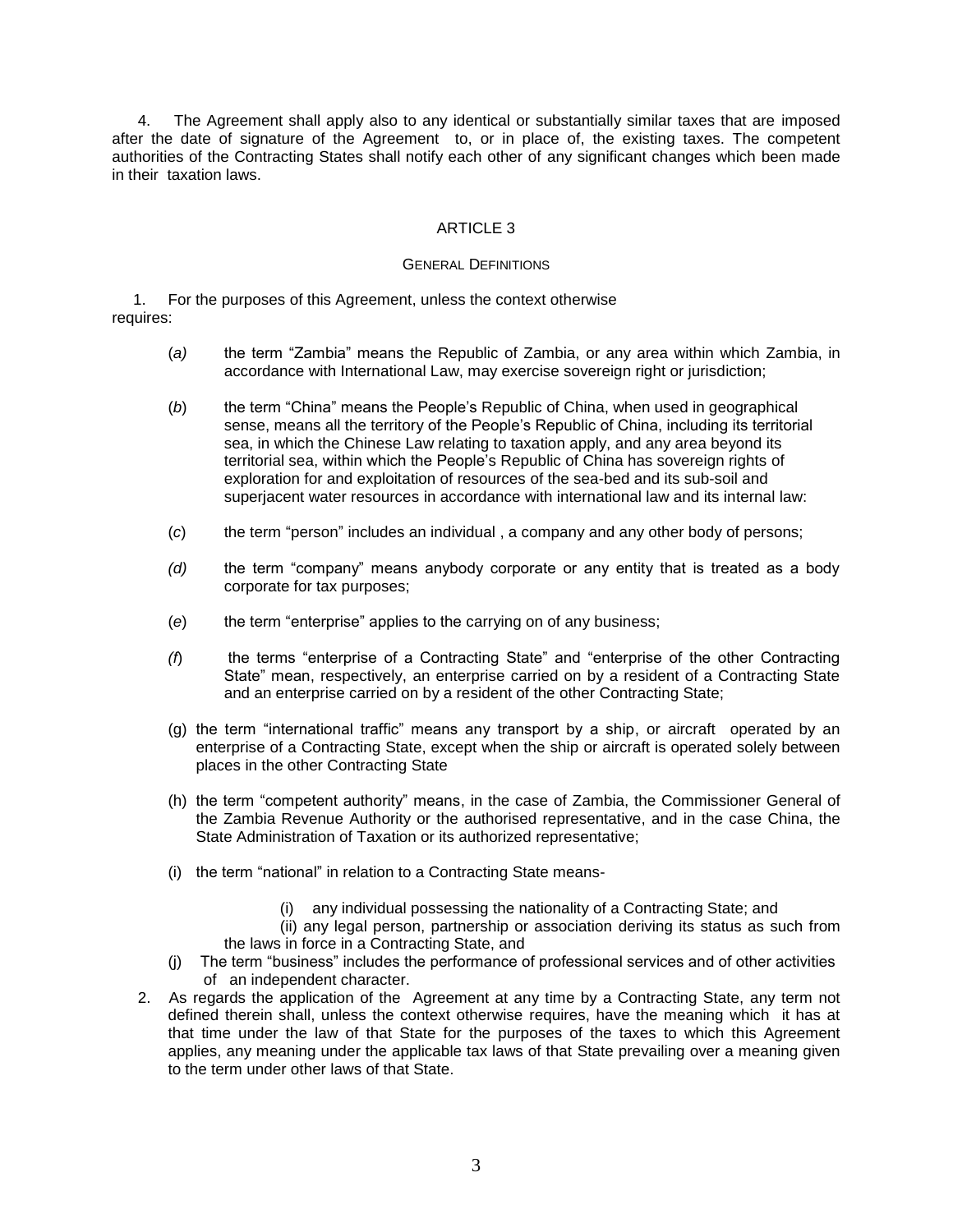#### **ARTICLE 4**

#### RESIDENT

1. For the purposes of this Agreement, the term "resident of a Contracting State" means any person who, under the laws of that State, is liable to tax therein by reason of his domicile, residence, place of incorporation, place of effective management or any other criterion of a similar nature, and also includes that State and any local authority thereof. This term, however, does not include any person who is liable to tax in that State in respect only of income from sources in that State or capital situated therein.

2. Where by reason of the provisions of paragraph 1 an individual is a resident of both Contracting States, then his status shall be determined as follows:

- *(a)* he shall be deemed to be a resident only of the State in which he has a permanent home available to him; if he has a permanent home available to him in both States, he shall be deemed to be a resident only of the State with which his personal and economic relations are closer (centre of vital interests);
- *(b)* if the State in which he has his centre of vital interest cannot be determined, or if he has not a permanent home available to him in either State, he shall be deemed to be a resident only of the State in which he has an habitual abode;
- *(c)* if he has an habitual abode in both States or in neither of them, he shall be deemed to be a resident only of the State of which he is a national;
- *(d)* if he is a national of both States or of neither of them, the competent authorities of the Contracting States shall settle the question by mutual agreement.

3. Where by reason of the provisions of paragraph 1 a person other than an individual is a resident of both Contracting States, then it shall be deemed to be a resident only of the State in which its place of effective management is situated.

## ARTICLE 5

#### PERMANENT ESTABLISHMENT

 1. For the purposes of this Agreement, the term "permanent establishment" means a fixed place of business through which the business of an enterprise is wholly or partly carried on.

- 2. The term "permanent establishment" includes especially:
	- *(a)* a place of management;
	- *(b)* a branch;
	- *(c)* an office;
	- *(d)* a factory;
	- *(e)* a workshop; and
	- *(f)* a mine, an oil or gas well, a quarry or any other place of extraction or exploitation of natural resources;
- 3. The term "permanent establishment" likewise encompasses: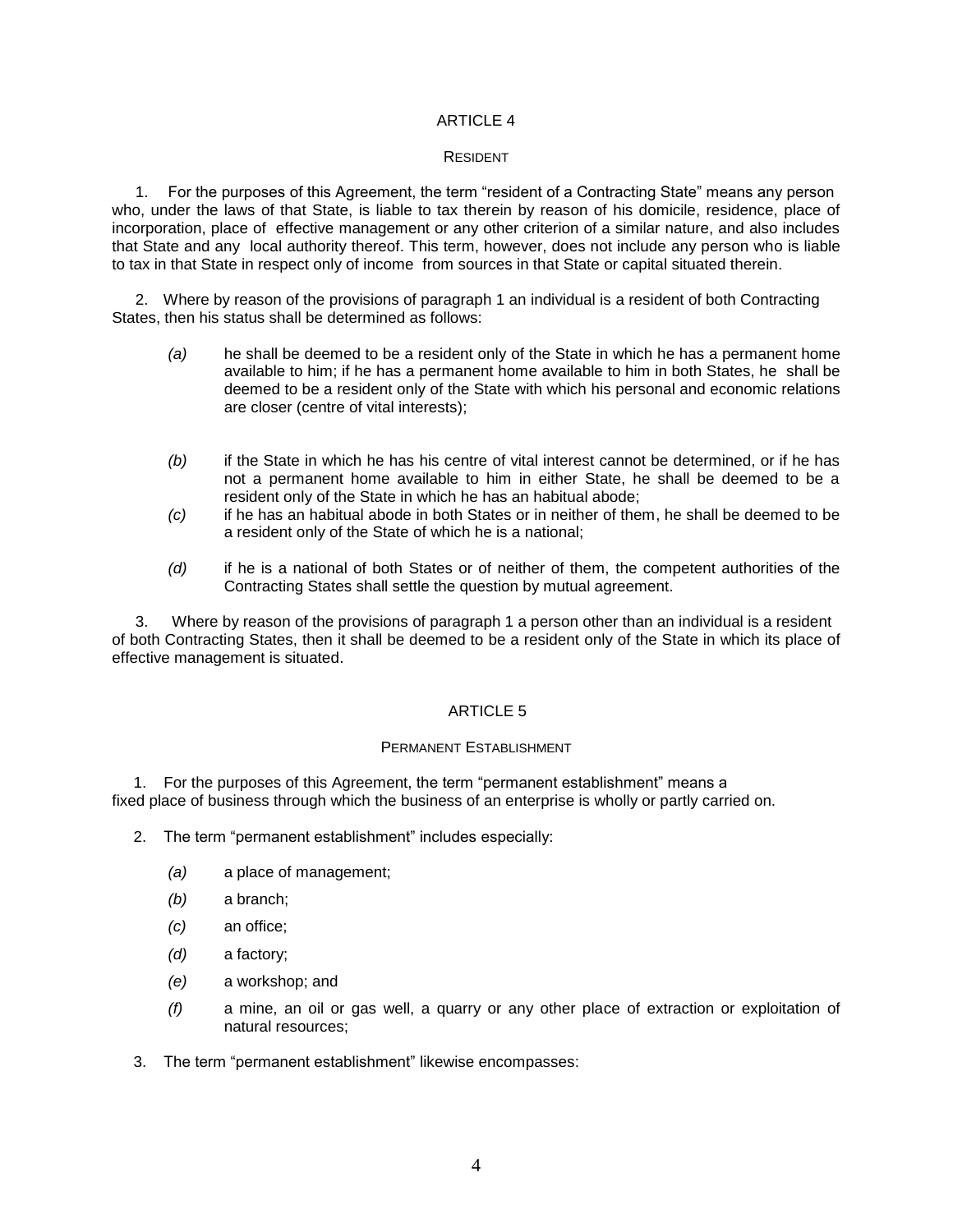- (*a*) a building site, a construction, assembly or installation project or any supervisory activities in connection therewith, but only if such site, project or activities last more than 9 months
- *(b)* the furnishing of services, including consultancy services, by an enterprise through employees or other personnel engaged for such purpose, but only if activities of that nature continue (for the same or a connected project) within a Contracting State for a period or periods aggregating more than 183 days within any twelve-month period.

4. Notwithstanding the preceding provisions of this Article, the term "permanent establishment" shall be deemed not to include:

- *(a)* the use of facilities solely for the purpose of storage, display or delivery of goods or merchandise belonging to the enterprise;
- *(b)* the maintenance of a stock of goods or merchandise belonging to the enterprise solely for the purpose of storage, display or delivery;
- *(c)* the maintenance of a stock of goods or merchandise belonging to the enterprise solely for the purpose of processing by another enterprise;
- *(d)* the maintenance of a fixed place of business solely for the purpose of purchasing goods or merchandise or of collecting information, for the enterprise;
- *(e)* the maintenance of a fixed place of business solely for the purpose of carrying on, for the enterprise, any other activity of a preparatory or auxiliary character;
- *(f)* the maintenance of a fixed place of business solely for any combination of activities mentioned in subparagraphs (a) to (e), provided that the overall activity of the fixed place of business resulting from this combination is of a preparatory or auxiliary character.

 5 Notwithstanding the provisions of paragraphs 1 and 2, where a person other than an agent of an independent status to whom paragraph 6 applies is acting in a Contracting State on behalf of an enterprise of the other Contracting State, and has, and habitually exercises, in that Contracting State an authority to conclude contracts in the name of the enterprise, that enterprise shall be deemed to have a permanent establishment in that Contracting State in respect of any activities which that person undertakes for the enterprise, unless the activities of such person are limited to those mentioned in paragraph 4 which, if exercised through a fixed place of business, would not make this fixed place of business a permanent establishment under the provisions of that paragraph.

6 An enterprise of a Contracting State shall not be deemed to have a permanent establishment in the other Contracting State merely because it carries on business in that other State through a broker, general commission agent or any other agent of an independent status, provided that such persons are acting in the ordinary course of their business.

 7. The fact that a company which is a resident of a Contracting State controls or is controlled by a company which is a resident of the other Contracting State, or which carries on business in that other State (whether through a permanent establishment of otherwise), shall not of itself constitute either company a permanent establishment of the other.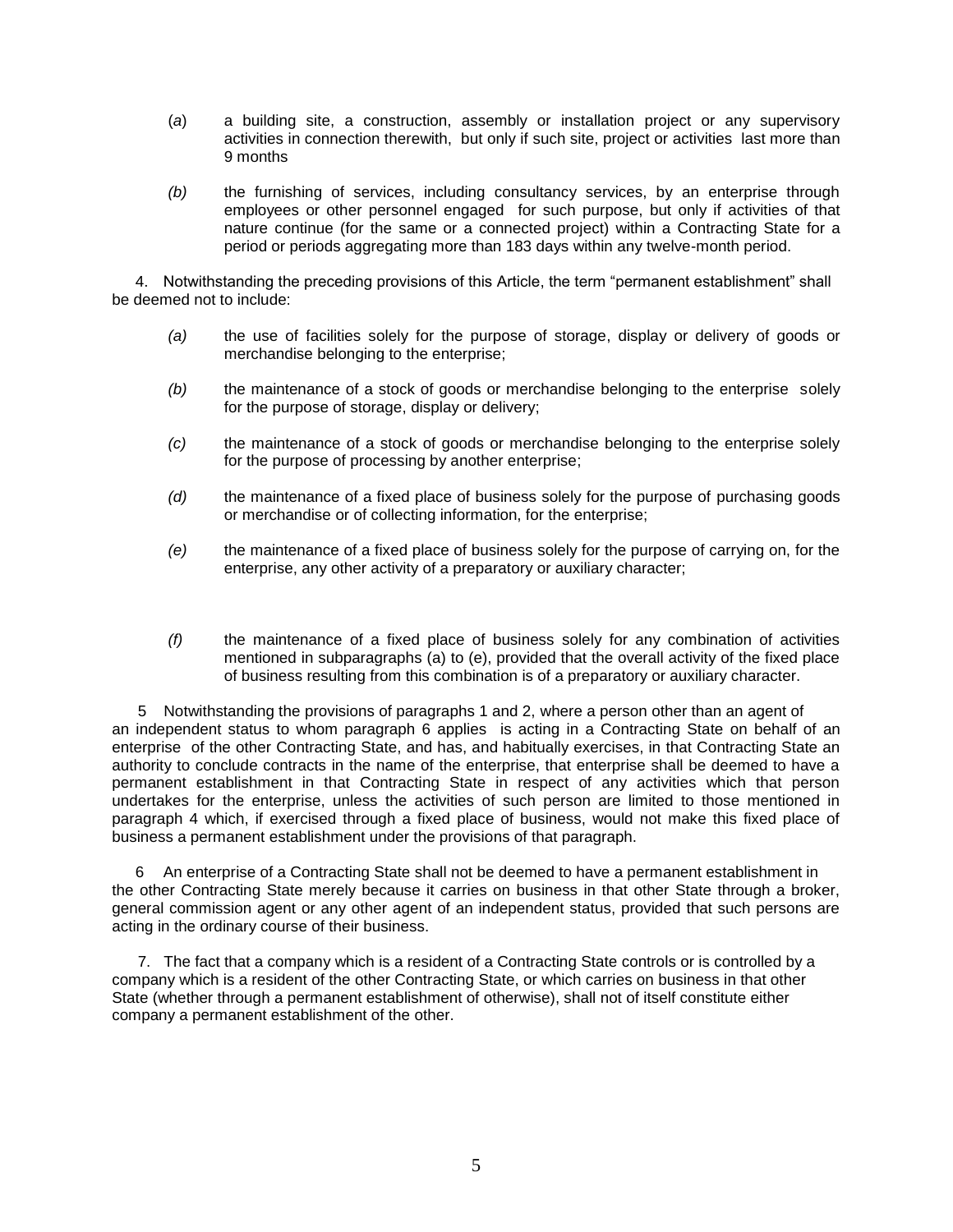## **ARTICLE 6**

#### INCOME FROM IMMOVABLE PROPERTY

 1. Income derived by a resident of a Contracting State from immovable property (including income from agriculture or forestry) situated in the other Contracting State may be taxed in that other State.

 2. The term "immovable property" shall have the meaning which it has under the law of the Contracting State in which the property in question is situated. The term shall in any case include property accessory to immovable property, livestock and equipment used in agriculture and forestry, rights to which the provisions of general law respecting landed property apply, usufruct of immovable property and rights to variable or fixed payments as consideration for the working of, or the right to work, mineral deposits, sources and other natural resources; ships and aircrafts shall not be regarded as immovable property.

 3. The provisions of paragraph 1 shall apply to income derived from the direct use, letting or use in any other form of immovable property.

4. The provisions of paragraphs 1 and 3 shall also apply to the income from immovable property of an enterprise.

## ARTICLE 7

#### BUSINESS PROFITS

 1. The profits of an enterprise of a Contracting State shall be taxable only in that State unless the enterprise carries on business in the other Contracting State through a permanent establishment situated therein. If the enterprise carries on business as aforesaid, the profits of the enterprise may be taxed in the other State, but only so much of them as is attributable to that permanent establishment.

 2. Subject to the provisions of paragraph 3, where an enterprise of a Contracting State carries on business in the other Contracting State through a permanent establishment situated therein, there shall in each Contracting State be attributed to that permanent establishment the profits which it might be expected to make if it were a distinct and separate enterprise engaged in the same or similar activities under the same or similar conditions and dealing wholly independently with the enterprise of which it is a permanent establishment.

 3. In determining the profits of a permanent establishment, there shall be allowed as deductions expenses which are incurred for the purposes of the permanent establishment, including executive and general administrative expenses so incurred, whether in the Contracting State in which the permanent establishment is situated or elsewhere.

4. Insofar as it has been customary in a Contracting State to determine the profits to be attributed to a permanent establishment on the basis of an apportionment of the total profits of the enterprise to its various parts, nothing in paragraph 2 shall preclude that Contracting State from determining the profits to be taxed by such an apportionment as may be customary; the method of apportionment adopted shall, however, be such that the result shall be in accordance with the principles contained in this Article.

5. No profits shall be attributed to a permanent establishment by reason of the mere purchase by that permanent establishment of goods or merchandise for the enterprise.

6. For the purposes of the preceding paragraphs, the profits to be attributed to the permanent establishment shall be determined by the same method year by year unless there is good and sufficient reason to the contrary.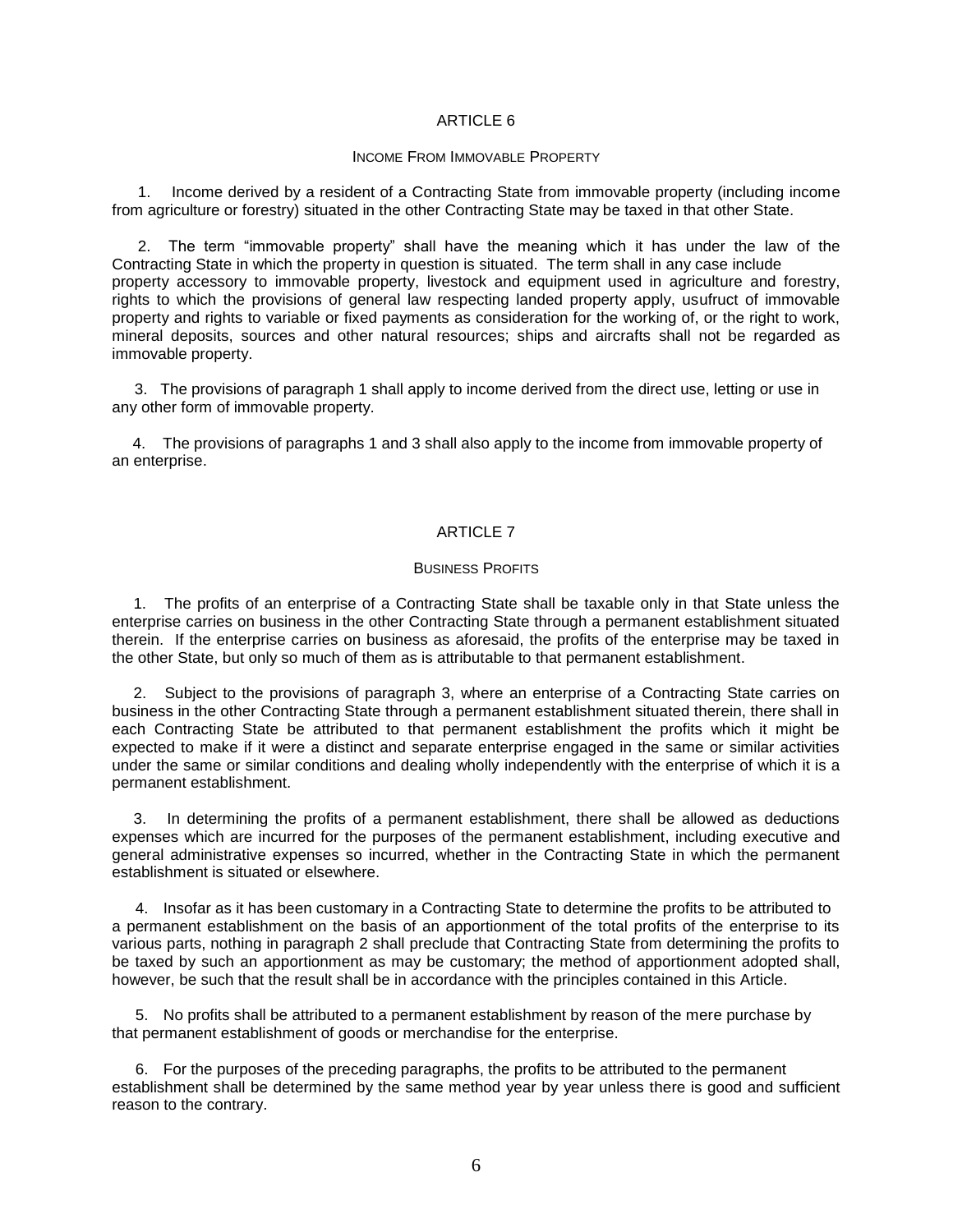7. Where profits include items of income which are dealt with separately in other Articles of this Agreement, then the provisions of those Articles shall not be affected by the provisions of this Article.

## ARTICLE 8

#### SHIPPING AND AIR TRANSPORT

- 1. Profits from the operation of ships or aircraft in international traffic shall be taxable only in the Contracting State in which the place of effective management of the of the enterprise is situated.
- 2. If the place of effective management of a shipping enterprise is aboard a ship ,then it shall be deemed to be situated in the Contracting State in which the home harbour of the ship is situated, or, if there is no such home harbour, in the Contracting State of which the operator of the ship is a resident.
- 3. For the purposes of this Article, profits from the operation of ships or aircraft in international traffic particularly include:
	- *(a)* profits from the rental on a bareboat basis of ships or aircraft; and
	- *(b)* profits derived from the use, maintenance or rental of containers (including trailers and related equipment for the transport of containers) used for the transport of goods or merchandise.

Where such rental or such use, maintenance or rental, as the case may be, is incidental to the operation of ships or aircraft in international traffic.

 4. The provisions of paragraph 1, 2 and 3 of this Article shall also apply to profits from the participation in a pool, a joint business or an international operating agency.

## ARTICLE 9

#### ASSOCIATED ENTERPRISES

- 1. Where:
	- (*a*) an enterprise of a Contracting State participates directly or indirectly in the management, control or capital of an enterprise of the other Contracting State, or
	- (*b*) the same persons participate directly or indirectly in the management, control or capital of an enterprise of a Contracting State and an enterprise of the other Contracting State; and in either case conditions are made or imposed between the two enterprises in their commercial or financial relations which differ from those which would be made between independent enterprises, then any profits which would, but, for those conditions, have accrued to one of the enterprises, but, by reason of those conditions, have not so accrued, may be included in the profits of that enterprise and taxed accordingly.

 2. Where a Contracting State includes in the profits of an enterprise of that State and taxes accordingly, profits on which an enterprise of the other Contracting State has been charged to tax in that other State and the profits so included are profits which would have accrued to the enterprise of the first mentioned State if the conditions made between the two enterprises had been those which would have been made between independent enterprises, then that other State shall make an appropriate adjustment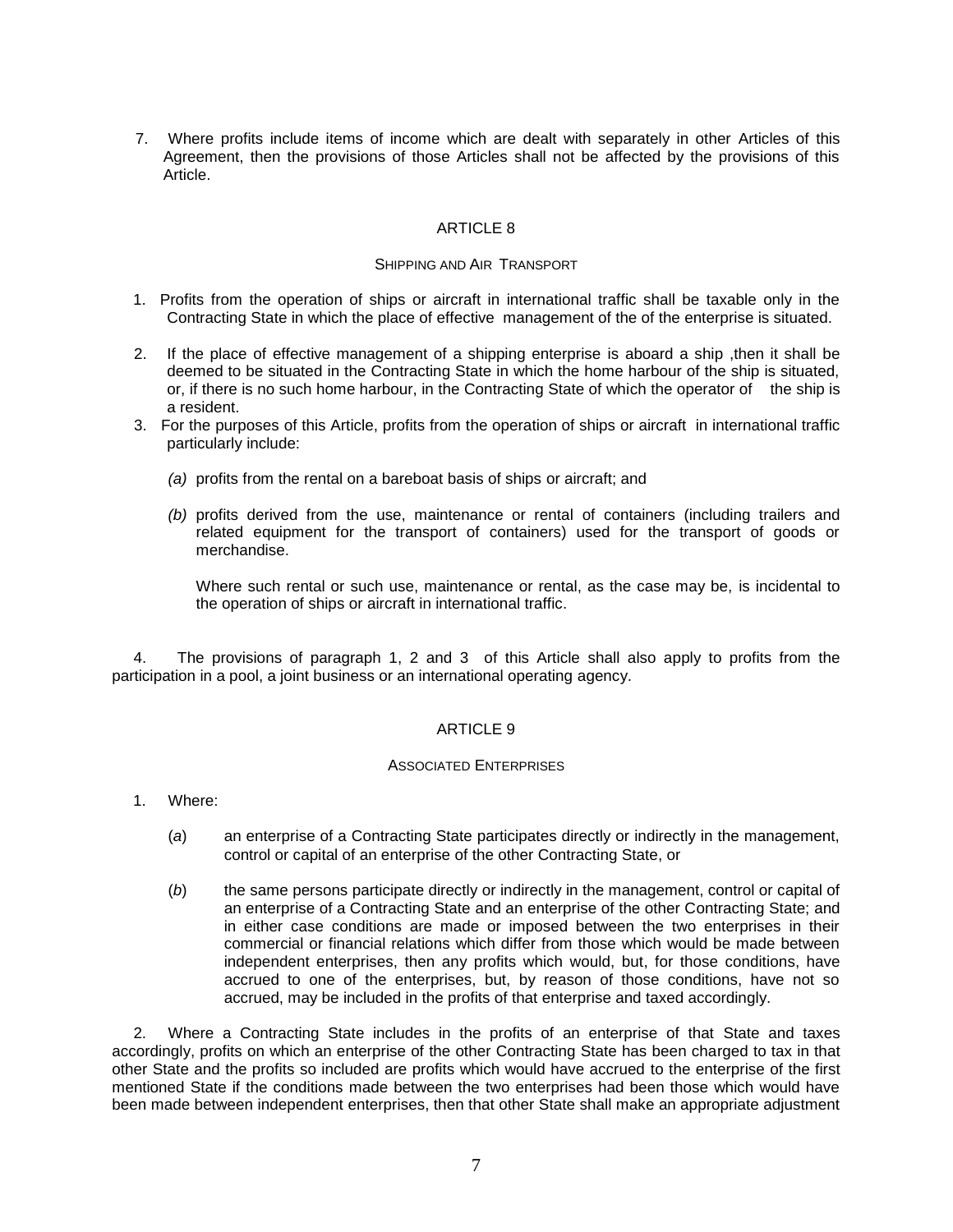to the amount of the tax charged therein on those profits. In determining such adjustment, due regard shall be had to the other provisions of this Agreement and the competent authorities of the Contracting States shall, if necessary, consult each other.

## ARTICLE 10

#### **DIVIDENDS**

1. Dividends paid by a company which is a resident of a Contracting State to a resident of the other Contracting State may be taxed in that other State.

 2. However, such dividends may also be taxed in the Contracting State of which the company paying the dividends is a resident and according to the laws of that State, but if the beneficial owner of the dividends is a resident of the other Contracting State, the tax so charged shall not exceed 5 per cent of the gross amount of the dividends. The competent authorities of the Contracting States shall by mutual agreement settle the mode of application of this limitation. This paragraph shall not affect the taxation of the company in respect of the profits out of which the dividends are paid**.**

 3. The term "dividends" as used in this Article means income from shares or other rights, not being debt-claims, participating in profits, as well as income from other corporate rights which is subjected to the same taxation treatment as income from shares by the laws of the State of which the company making the distribution is a resident.

4. The provisions of paragraphs 1 and 2 shall not apply if the beneficial owner of the dividends, being a resident of a Contracting State, carries on business in the other Contracting State of which the company paying the dividends is a resident through a permanent establishment situated therein and the holding in respect of which the dividends are paid is effectively connected with such permanent establishment. In such case, the provisions of Article 7 shall apply.

5. Where a company which is a resident of a Contracting State derives profits or income from the other Contracting State, that other State may not impose any tax on the dividends paid by the company, except in so far as such dividends are paid to a resident of that other State or insofar as the holding in respect of which the dividends are paid is effectively connected with a permanent establishment situated in that other State, nor subject the company's undistributed profits to a tax on the company's undistributed profits, even if the dividends paid or the undistributed profits consist wholly or partly of profits or income arising in such other State.

## **ARTICLE 11**

#### INTEREST

1. Interest arising in a Contracting State and paid to a resident of the other Contracting State may be taxed in that other State.

2. However, such interest may also be taxed in the State in which it arises and according to the laws of that State, but if the beneficial owner of the interest is a resident of the other Contracting State, the tax so charged shall not exceed 10 per cent of the gross amount of the interest. The competent authorities of the Contracting States shall by mutual agreement settle the mode of application of this limitation.

3. Notwithstanding the provisions of paragraph 2, interest arising in a Contracting State and paid to, or on loans guaranteed or insured by, the Government or local authority, the Central Bank or any financial institution wholly owned by the Government of the other Contracting State shall be exempt from tax in the first-mentioned State.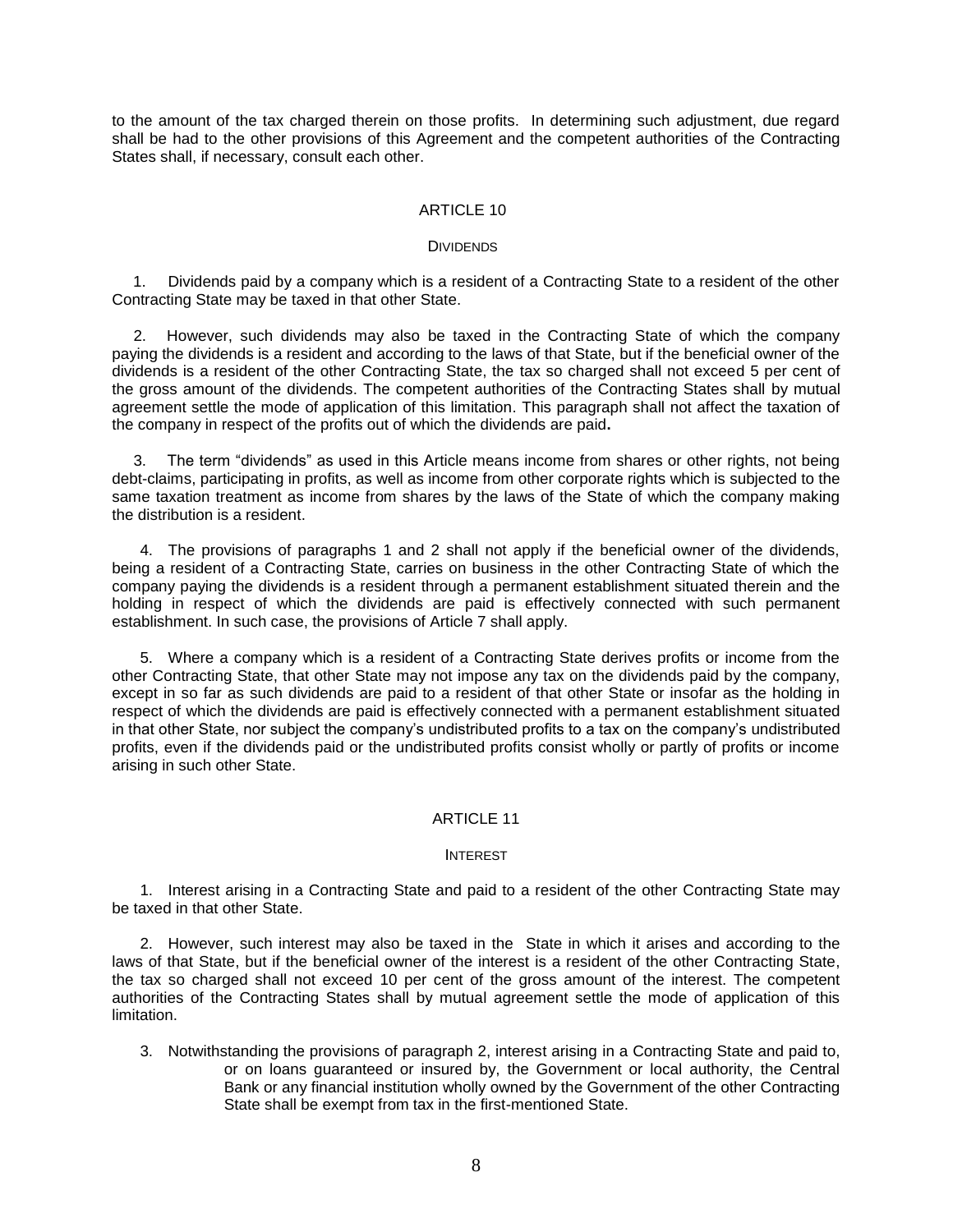4. The "interest" as used in this Article means income from debt-claims of every kind, whether or not secured by mortgage and whether or not carrying a right to participate in the debtor's profits, and in particular, income from government securities and income from bonds or debentures, including premiums and prizes attaching to such securities, bonds or debentures. Penalty charges for late payment shall not be regarded as interest for the purposes of this Article.

5. The provisions of paragraphs 1 and 2 shall not apply if the beneficial owner of the interest, being a resident of a Contracting State, carries on business in the other Contracting State in which the interest arises, through a permanent establishment situated therein and the debt-claim in respect of which the interest is paid is effectively connected with such permanent establishment. In such case, the provisions of article 7 shall apply.

6. Interest shall be deemed to arise in a Contracting State when the payer is a resident of that State. Where, however, the person paying the interest, whether he is a resident of a Contracting State or not, has in a Contracting State a permanent establishment in connection with which the indebtedness on which the interest is paid was incurred, and such interest is borne by such permanent establishment, then such interest shall be deemed to arise in the State in which the permanent establishment is situated.

7. Where, by reason of a special relationship between the payer and the beneficial owner or between both of them and some other person, the amount of the interest, having regard to the debt-claim for which it is paid, exceeds the amount which would have been agreed upon by the payer and the beneficial owner in the absence of such relationship, the provisions of this Article shall apply only to the last mentioned amount. In such case, the excess part of the payments shall remain taxable according to the laws of each Contracting State, due regard being had to the other provisions of this Agreement.

## ARTICLE 12

#### **ROYALTIES**

1. Royalties arising in a Contracting State and beneficially owned by a resident of the other Contracting State may be taxed in that other State.

2. However, such royalties may also be taxed in the Contracting State in which they arise and according to the laws of that State, but if the beneficial owner of the royalties is a resident of the other Contracting State, the tax so charged shall not exceed 5 per cent of the gross amount of the royalties. The competent authorities of the Contracting States shall by mutual agreement settle the mode of application of this limitation.

3. The term "royalties" as used in this Article means payments of any kind received as a consideration for the use of, or the right to use, any copyright of literary, artistic or scientific work including cinematography films or films or tapes for radio or television broadcasting, any patent, trade mark, design or model, plan, secret formula or process, or for information concerning industrial, commercial or scientific experience.

4. The provisions of paragraphs 1 and 2, shall not apply if the beneficial owner of the royalties, being a resident of a Contracting State, carries on business in the other Contracting State in which the royalties arise, through a permanent establishment situated therein and the right or property in respect of which the royalties are paid is effectively connected with such permanent establishment. In such case, the provisions of Article 7 shall apply.

5. Royalties shall be deemed to arise in a Contracting State when the payer is a resident of that Contracting State. Where, however, the person paying the royalties, whether he is a resident of a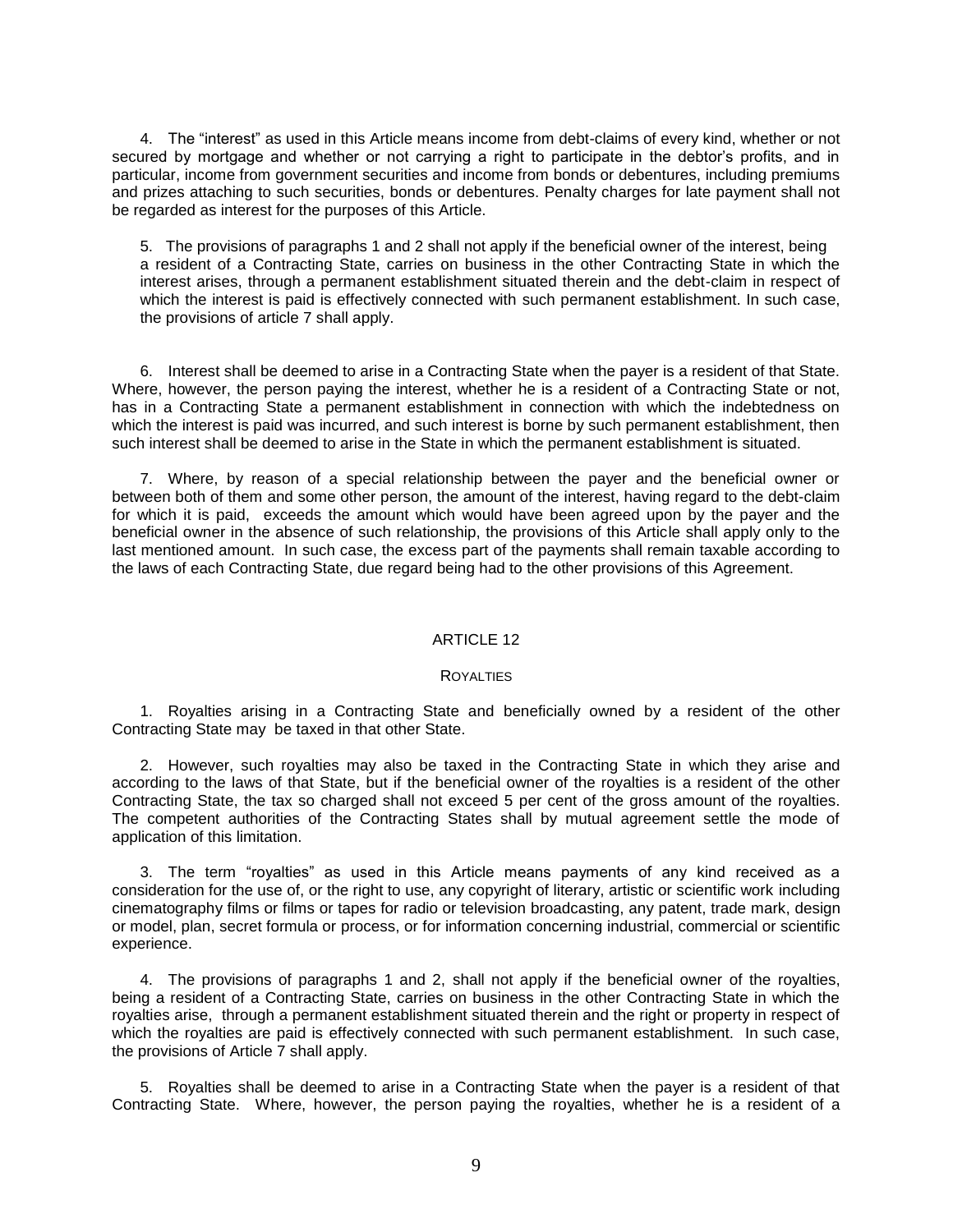Contracting State or not, has in a Contracting State a permanent establishment in connection with which the liability to pay the royalties was incurred, and such royalties are borne by such permanent establishment, then such royalties shall be deemed to arise in the State in which the permanent establishment is situated.

6. Where, by reason of a special relationship between the payer and the beneficial owner or between both of them and some other person, the amount of the royalties , having regard to the use, right or information for which they are paid, exceeds the amount which would have been agreed upon by the payer and the beneficial owner in the absence of such relationship, the provisions of this Article shall apply only to the last –mentioned amount. In such case, the excess part of the payments shall remain taxable according to the laws of each Contracting State, due regard being had to the other provision of this agreement.

#### ARTICLE 13

#### CAPITAL GAINS

1. Gains derived by a resident of a Contracting State from the alienation of immovable property referred to in Article 6 and situated in the other Contracting State, may be taxed in that other State.

2. Gains from the alienation of movable property forming part of the business property of a permanent establishment which an enterprise of a Contracting State has in the other Contracting State, including such gains from the alienation of such a permanent establishment (alone or with the whole enterprise), may be taxed in that other State.

3. Gains from the alienation of ships or aircraft operated in international traffic by an enterprise of a Contracting State, or movable property pertaining to the operation of such ships or aircraft, shall be taxable only in that Contracting State.

4. Gains derived by a resident of a Contracting State from the alienation of shares deriving more than 50 per cent of their value directly or indirectly from immovable property situated in the other Contracting State may be taxed in that other State.

5. Gains from the alienation of any property other than that referred to in paragraphs 1 to 4, shall be taxable only in the Contracting State of which the alienator is a resident.

## ARTICLE 14

#### INCOME FROM EMPLOYMENT

1. Subject to the provisions of Articles 15, 17 and 18, salaries, wages and other similar remuneration derived by a resident of a Contracting State in respect of an employment shall be taxable only in that State unless the employment is exercised in the other Contracting State. If the employment is so exercised, such remuneration as is derived therefrom may be taxed in that other State**.**

2. Notwithstanding the provisions of paragraph 1, remuneration derived by a resident of a Contracting State in respect of an employment exercised in the other Contracting State shall be taxable only in the first-mentioned State if: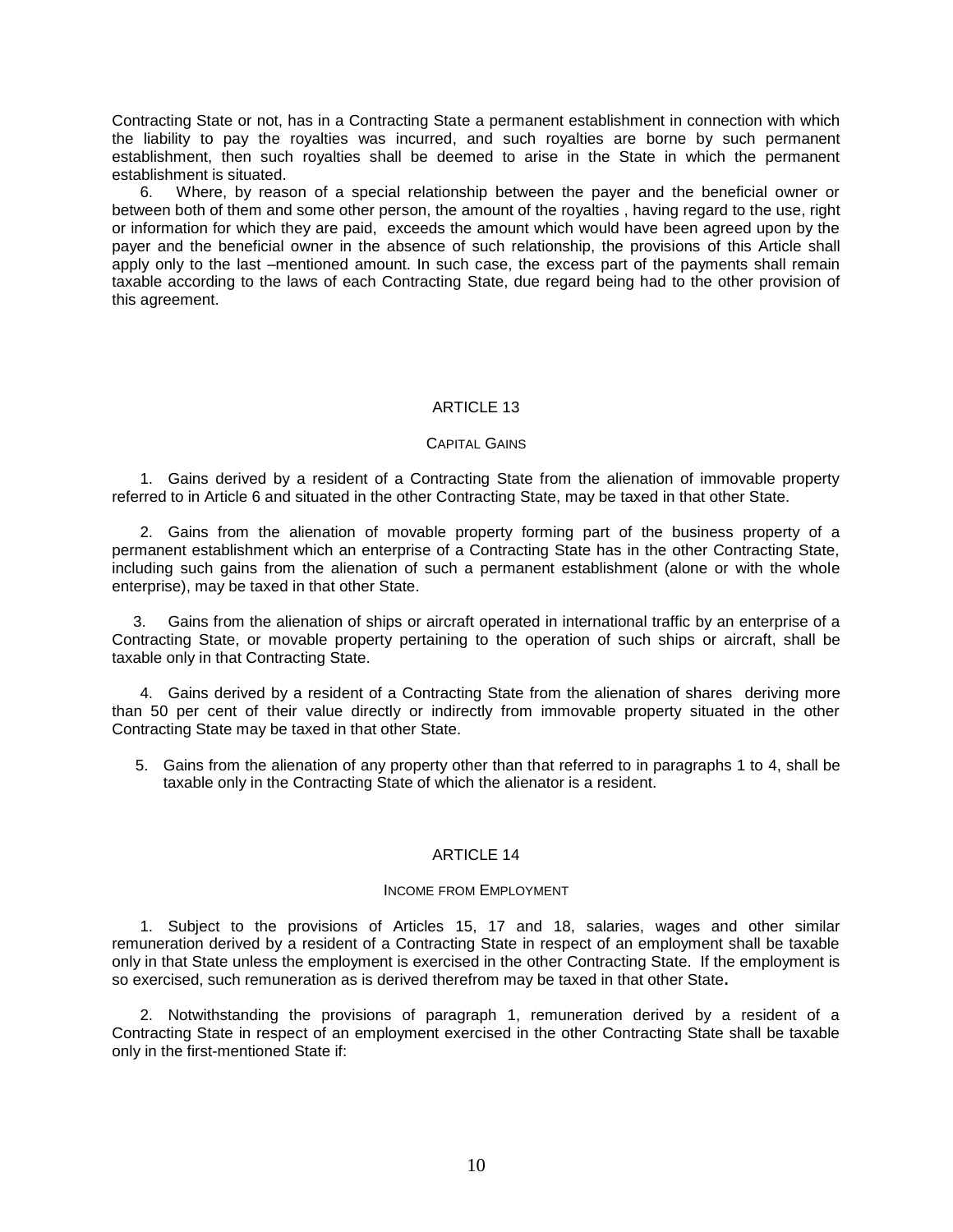- *(a)* the recipient is present in the other State for a period or periods not exceeding in the aggregate 183 days in any twelve-month period commencing or ending in the fiscal year concerned;
- *(b)* the remuneration is paid by, or on behalf of, an employer who is not a resident of the other State; and
- *(c)* the remuneration is not borne by a permanent establishment which the employer has in the other State.

3. Notwithstanding the preceding provisions of this Article, remuneration derived in respect of an employment exercised aboard a ship or aircraft operated in international traffic by an enterprise of a Contracting State, may be taxed in the State in which the place of effective management of the enterprise is situated.

## ARTICLE 15

## DIRECTORS' FEES

Directors' fees and other similar payments derived by a resident of a Contracting State in his capacity as a member of the board of directors of a company which is a resident of the other Contracting State may be taxed in that other State.

## ARTICLE 16

## ARTISTES AND SPORTSMEN

1. Notwithstanding the provisions of Articles 7 and 14, income derived by a resident of a Contracting State as an entertainer such as a theatre, motion picture, radio or television artiste, or a musician, or as a sportsman, from his personal activities as such exercised in the other Contracting State, may be taxed in that other State.

2. Where income in respect of personal activities exercised by an entertainer or a sportsman in his capacity as such accrues not to the entertainer or sportsman himself but to another person, that income may, notwithstanding the provisions of Articles 7 and 14, be taxed in the Contracting State in which the activities of the entertainer or sportsman are exercised.

3. Income derived by a resident of a Contracting State from activities exercised in the other Contracting State as envisaged in paragraphs 1 and 2 shall be exempt from tax in that other State if the visit to that other State is supported wholly or mainly by public funds of the first-mentioned Contracting State, or a local authority thereof, or takes place under a cultural agreement or arrangement between the Governments of the Contracting States.

## ARTICLE 17

# PENSIONS

1. Subject to the provisions of paragraph 2 of Article 18, pensions and other similar remuneration paid to a resident of a Contracting State in consideration of past employment shall be taxable only in that state.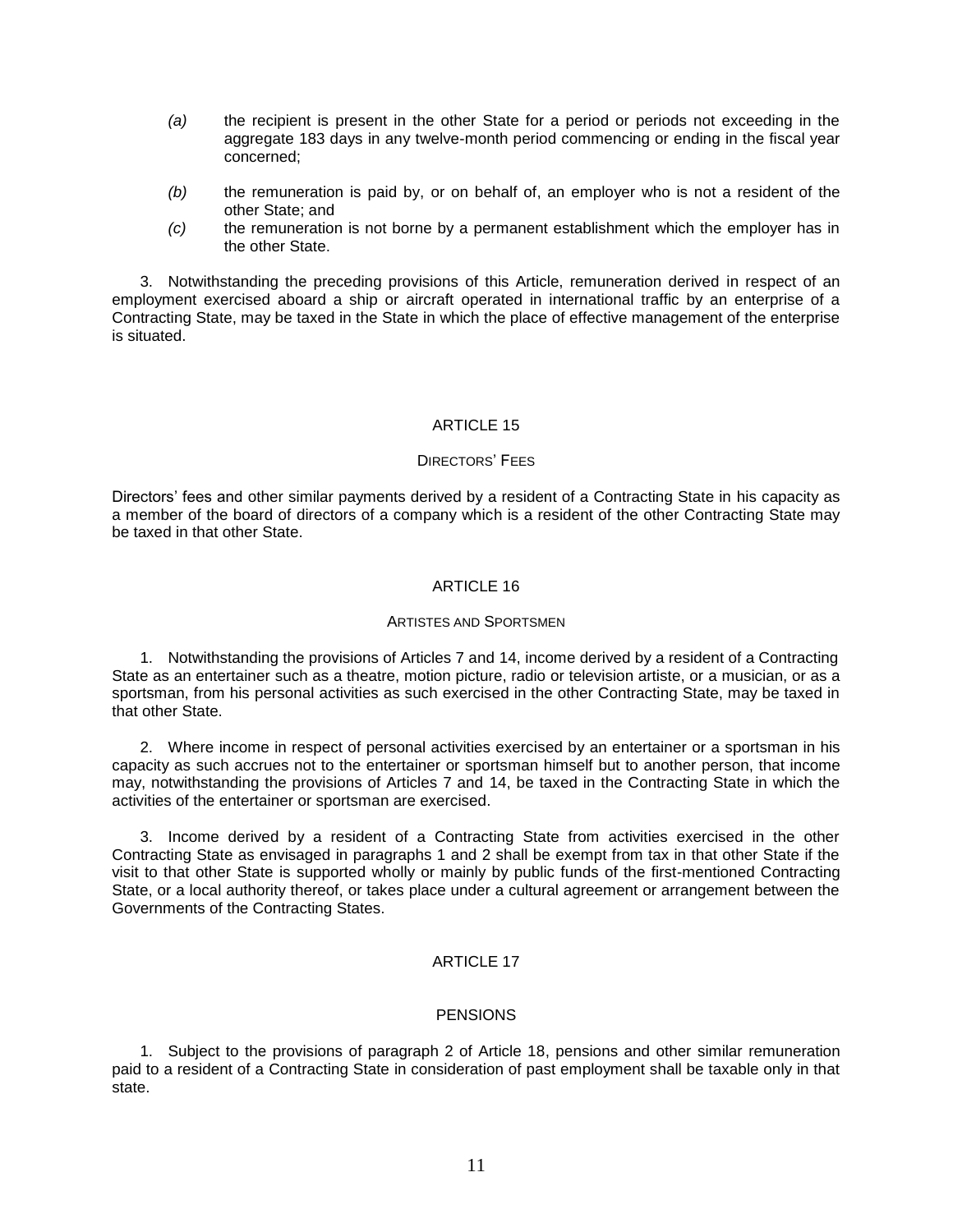2. Notwithstanding the provisions of paragraph 1, pensions paid and other similar payments made by the Government of a Contradicting State or local authority thereof under a public welfare scheme of the social security system of that Contracting State shall be taxable only in that State.

## **ARTICLE 18**

#### GOVERNMENT SERVICE

- 1. (*a*) Salaries, wages and other similar remuneration, other than a pension, paid by a Contracting State or a local authority thereof to an individual in respect of services rendered to that State or authority, shall be taxable only in that State.
	- *(b)* However, such salaries, wages and other similar remuneration shall be taxable only in the other Contracting State if the services are rendered in that State and the individual is a resident of that State who:
		- (i) is a national of that State; or
		- (ii) did not become a resident of that State solely for the purpose of rendering the services.
- 2. (*a*) Pensions and other similar remuneration paid by, or out of funds created by, a Contracting State or a local authority thereof to an individual in respect of services rendered to that State or authority shall be taxable only in that State.
	- *(b)* However, such pensions and other similar remuneration shall be taxable only in the other Contracting State if the individual is a resident of, and a national of, that State.
- 3. The provisions of Articles 14, 15, 16 and 17 shall apply to salaries, wages, pensions and other similar remuneration in respect of services rendered in connection with a business carried on by a Contracting State or a local authority thereof.

## ARTICLE 19

## STUDENTS, APPRENTICES AND BUSINESS TRAINEES

A student, or business apprentice who is present in a Contracting State solely for the purpose of the student's or business apprentice's education or training and who is, or immediately before being so present was, a resident of the other Contracting State, shall be exempt from tax in the first mentioned State on payments received from outside that first-mentioned State for the purposes of the student's or business apprentice's maintenance, education or training.

## ARTICLE 20

## OTHER INCOME

1. Items of income of a resident of a Contracting State, wherever arising, not dealt with in the foregoing Articles of this Agreement shall be taxable only in that State.

2. The provisions of paragraph 1 shall not apply to income, other than income from immovable property as defined in paragraph 2 of Article 6, if the recipient of such income, being a resident of a contracting State,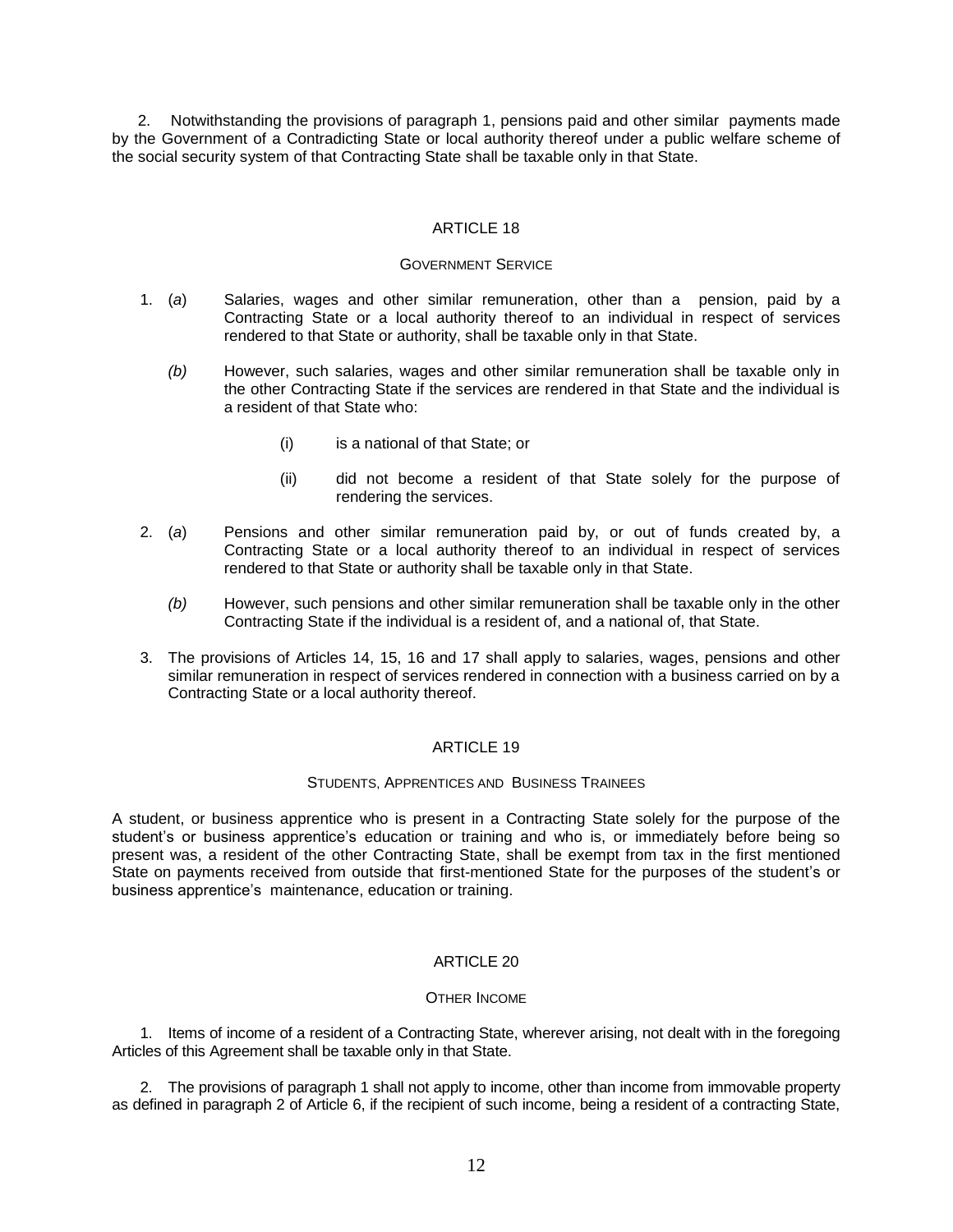carries on business in the other Contracting State through a permanent establishment situated therein and the right of property in respect of which the income is paid is effectively connected with such permanent establishment. In such case, the provisions of Article 7 shall apply.

# ARTICLE 21

#### METHODS FOR ELIMINATION OF DOUBLE TAXATION

1. In Zambia, double taxation shall be eliminated as follows:

.

In Zambia, where a resident of Zambia derives income from the China which may be taxed in China in accordance with the provisions of this Agreement, the amount of the tax payable in respect of that income shall be allowed as a credit against Zambian tax imposed on that resident. The amount of credit, however, shall not exceed that part of Zambian tax which is appropriate to that income.

- 2. In China, in accordance with the provisions of the law of China, double taxation shall be eliminated as follows:
	- (a) Where a resident of China derives income from Zambia, the amount of tax on that income payable in Zambia in accordance with the provisions of this Agreement may be credited against the Chinese tax imposed on that resident. The amount of the credit, however, shall not exceed the amount of the Chinese tax on that income computed in accordance with the taxation laws and regulations of China.
	- (b) Where the income derived from Zambia is dividend paid by a company which is a resident of Zambia to a company which is a resident of China and which owns not less than 10 per cent of the shares of the company paying the dividend, the credit shall take into account the tax paid to Zambia by the company paying the dividend in respect of its income.

## ARTICLE 22

## NON-DISCRIMINATION

1. Nationals of a Contracting State shall not be subjected in the other Contracting State to any taxation or any requirement connected therewith, which is other or more burdensome than the taxation and connected requirements to which nationals of that other State in the same circumstances, in particular with respect to residence, are or may be subjected. This provision shall, notwithstanding the provisions of Article 1, also apply to persons who are not residents of one or both of the Contracting States.

2. The taxation on a permanent establishment which an enterprise of a Contracting State has in the other Contracting State shall not be less favourably levied in that other State than the taxation levied on enterprises of that other State carrying on the same activities. This provision shall not be construed as obliging a Contracting State to grant to residents of the other Contracting State any personal allowances, reliefs and reductions for taxation purposes on account of civil status or family responsibilities which it grants to its own residents.

 3. Except where the provisions of paragraph 1 of Article 9, paragraph 7 of Article 11, or paragraph 6 of Article 12 apply, interest ,royalties and other disbursements paid by an enterprise of a Contracting State to a resident of the other Contracting State shall, for the purpose of determining the taxable profits of such enterprise, be deductible under the same conditions as if they had been paid to a resident of the first-mentioned State. Similarly, any debts of an enterprise of a Contracting State to a resident of the other Contracting State shall, for the purpose of determining the taxable capital of such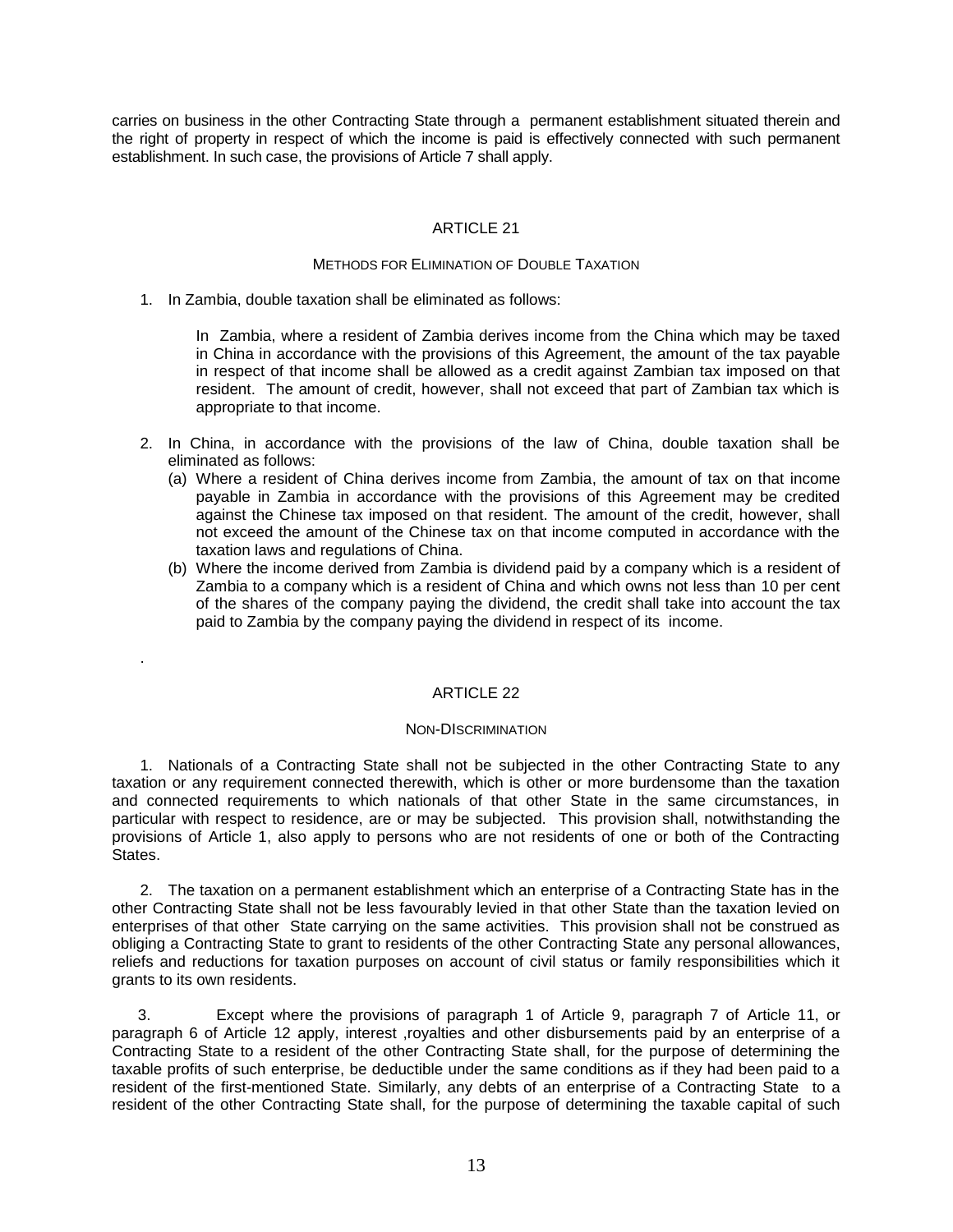enterprise, be deductible under the same conditions as if they had been contracted to a resident of the first-mentioned State.

4. Enterprises of a Contracting State, the capital of which is wholly or partly owned or controlled, directly or indirectly, by one or more residents of the other Contracting State, shall not be subjected in the first-mentioned State to any taxation or any requirement connected therewith which is other or more burdensome than the taxation and connected requirements to which other similar enterprises of the firstmentioned State are or may be subjected.

5. The provisions of the Article shall, notwithstanding the provisions of Article 2, apply to taxes of every kind and description.

# ARTICLE 23

#### MUTUAL AGREEMENT PROCEDURE

1. Where a person considers that the actions of one or both of the Contracting States result or will result for him in taxation not in accordance with the provisions of this Agreement, he may, irrespective of the remedies provided by the domestic law of those States, present his case to the competent authority of the Contracting State of which he is a resident or, if his case comes under paragraph 1 of Article 22, to that of the Contracting State of he is a national. The case must be presented within three years from the first notification of the action resulting in taxation not in accordance with the provisions of the Agreement.

2. The competent authority shall endeavour, if the objection appears to it to be justified and if it is not itself able to arrive at a satisfactory solution, to resolve the case by mutual agreement with the competent authority of the other Contracting State, with a view to the avoidance of taxation which is not in accordance with this Agreement. Any agreement reached shall be implemented notwithstanding any time limits in the domestic law of the Contracting States.

3. The competent authorities of the Contracting States shall endeavour to resolve by mutual Agreement any difficulties or doubts arising as to the interpretation or application of the Agreement. They may also consult together for the elimination of double taxation in cases not provided for in the Agreement.

4. The competent authorities of the Contracting States may communicate with each other directly for the purpose of reaching an agreement in the sense of paragraphs 2 and 3. When it seems advisable for reaching an agreement, representatives of the competent authorities of the Contracting States may meet together for an oral exchange of opinions.

## ARTICLE 24

#### EXCHANGE OF INFORMATION

1. The competent authorities of the Contracting States shall exchange such information as is foreseeably relevant for carrying out the provisions of this Agreement or to the administration or enforcement of the domestic laws concerning taxes of every kind and description imposed on behalf of the Contracting States or their local authorities, insofar as the taxation thereunder is not contrary to the Agreement. The exchange of information is not restricted by Articles 1 and 2.

2. Any information received under paragraph 1 by a Contracting State shall be treated as secret in the same manner as information obtained under the domestic laws of that State and shall be disclosed only to persons or authorities (including courts and administrative bodies) concerned with the assessment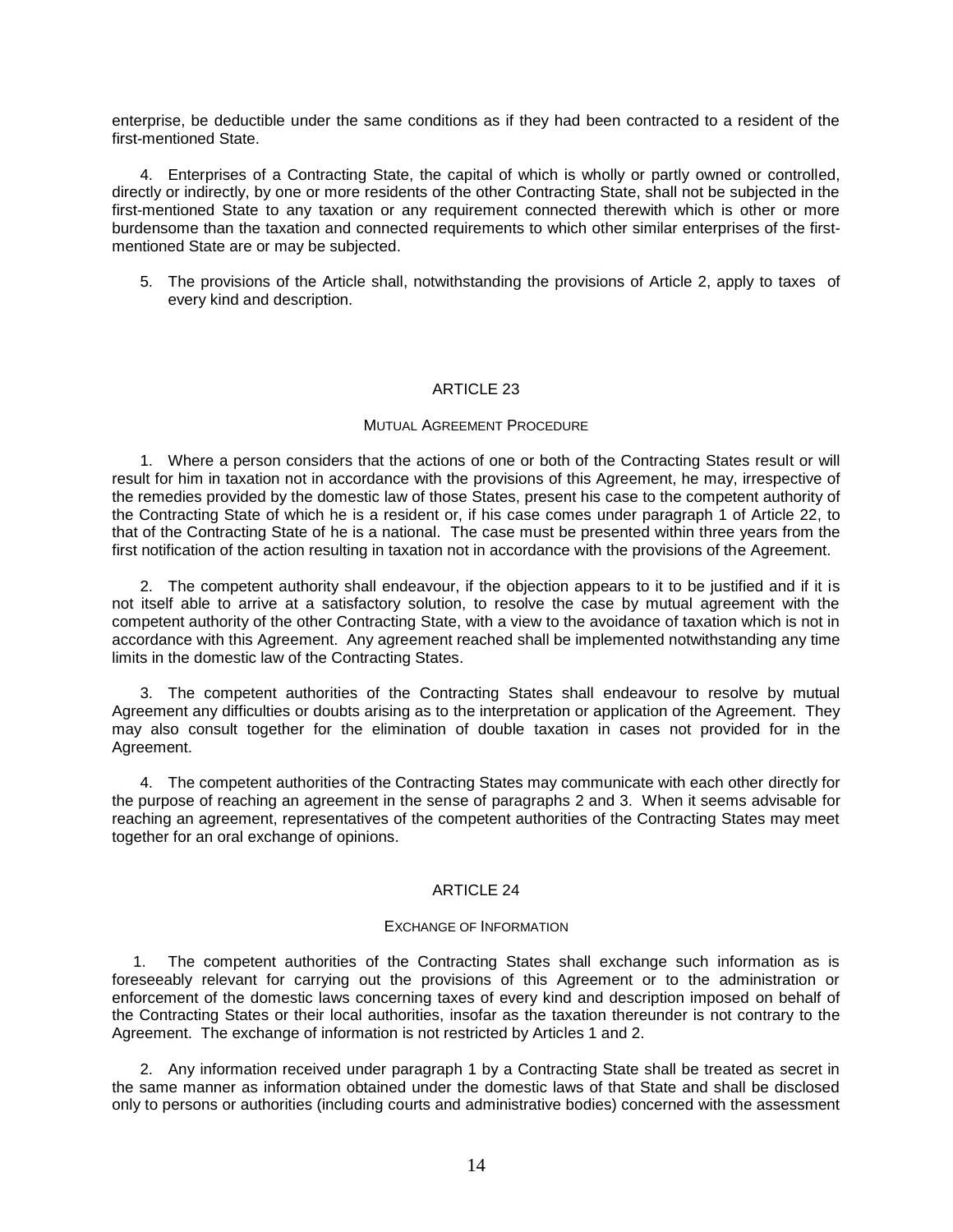or collection of, the enforcement or prosecution in respect of, the determination of appeals in relation to the taxes referred to in paragraph 1, or the oversight of the above. Such persons or authorities shall use the information only for such purposes. They may disclose the information in public court proceedings or in judicial decisions.

3. In no case shall the provisions of paragraphs 1 and 2 be construed so as to impose on a Contracting State the obligation:

- *(a)* to carry out administrative measures at variance with the laws and the administrative practice of that or of the other Contracting State;
- *(b)* to supply information which is not obtainable under the laws or in the normal course of the administration of that or of the other Contracting State;
- *(c)* to supply information which would disclose any trade, business, industrial, commercial or professional secret or trade process, or information, the disclosure of which would be contrary to public policy (order public).

4. If information is requested by a Contracting State in accordance with this Article, the other Contracting State shall use its information gathering measures to obtain the requested information, even though that other State may not need such information for its own tax purposes. The obligation contained in the preceding sentence is subject to the limitations of paragraph 3 but in no case shall such limitations be construed to permit a Contracting State to decline to supply information solely because it has no domestic interest in such information.

5. In no case shall the provisions of paragraph 3 be construed to permit a Contracting State to decline to supply information solely because the information is held by a bank, other financial institution, nominee or person acting in an agency or a fiduciary capacity or because it relates to ownership interests in a person.

# ARTICLE 25

## MEMBERS OF DIPLOMATIC MISSIONS AND CONSULAR POSTS

Nothing in this Agreement shall affect the fiscal privileges of members of diplomatic missions or consular posts under the general rules of international law or under the provisions of special agreements.

## ARTICLE 26

## ENTRY INTO FORCE

This agreement shall enter into force on the thirtieth day of the latter of the notification through which the Contracting States shall notify each other that the internal legal procedures for the entry into force of this Agreement have been complied with and its provisions shall have effect with respect to income derived during the taxable years beginning on or after the first day of January next following that in with this Agreement enters into force.